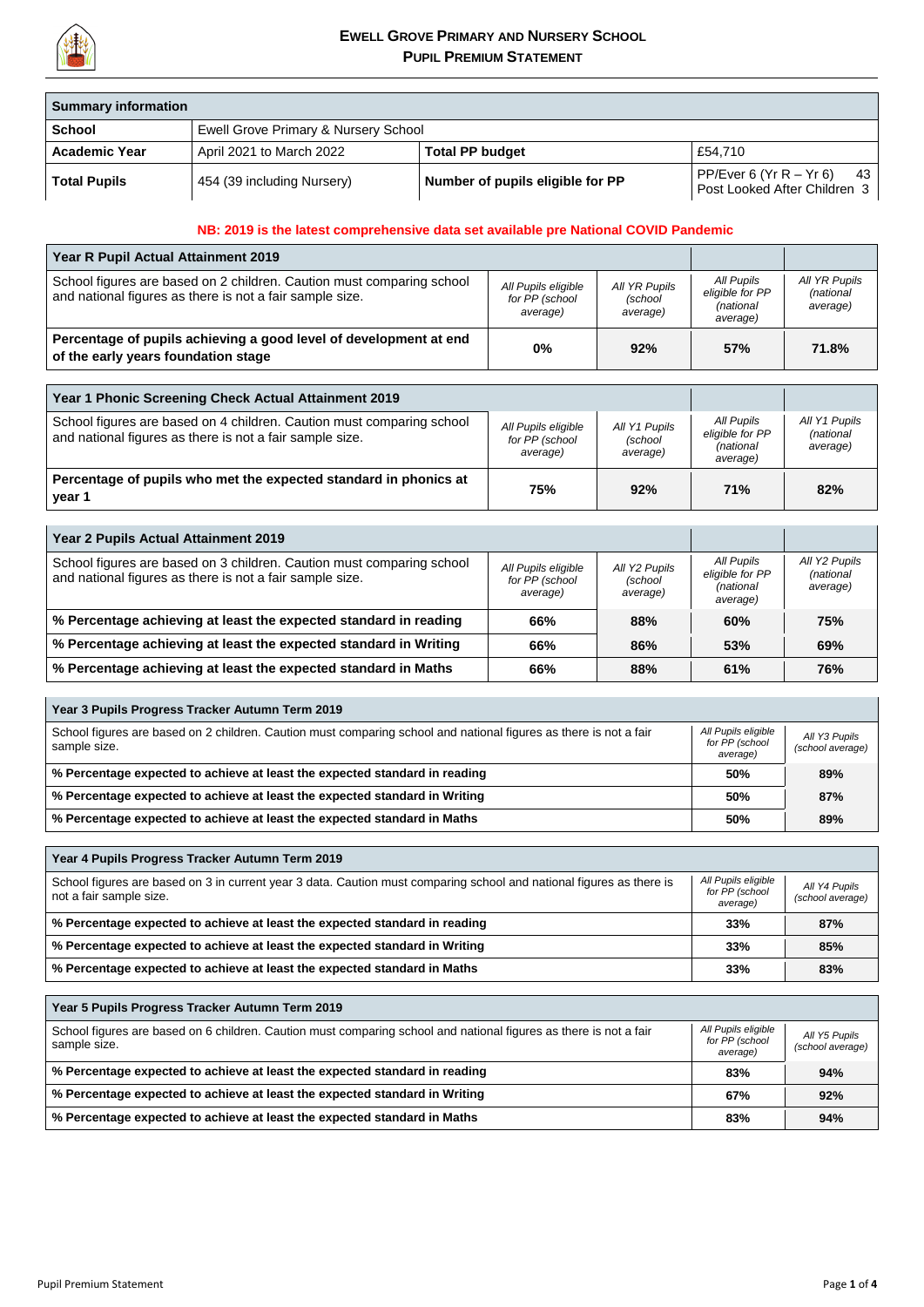

Pupil Premium Statement Page **2** of **4**

## **Use of Pupil Premium; with specific regard to building social capital**

Publicly-funded schools in England get extra funding through the pupil premium grant to help them improve the attainment of their disadvantaged pupils by improving their progress and outcomes. Ewell Grove Primary School receives pupil premium funding based on the number of pupils present in January each year for every pupil who claims free school meals or who has claimed free school meals in the last six years, and for every pupil who has left local authority care (post-looked after children).

Ewell Grove has a responsibility and a desire to ensure that the pupil premium funding is utilised across the school, to benefit as many disadvantaged pupils as possible through the provision of initiatives ranging from school-wide improvements to individual support where required; the funding received per child will never be seen or treated as a 'personal budget'. Schools are also entitled to spend their pupil premium allocation on pupils who do not meet the eligibility criteria, but for whom it is acknowledged that extra support would be beneficial.

It is widely accepted that each school's Strategic Leadership Team (SLT) is best placed to assess the pupils' needs and to utilise Pupil Premium funding to improve attainment. Evidence suggests that pupil premium spending is most effective when schools use a tiered approach, targeting spending across the following three areas and focusing on teaching quality:

- Teaching: Schools arrange training and professional development for all their staff to improve the impact of teaching and learning for pupils.
- Academic support: Schools should decide on the main issues stopping their pupils from succeeding at school and use the pupil premium to buy extra help.
- Wider approaches: This may include non-academic use of the pupil premium such as school breakfast clubs, music lessons for disadvantaged pupils, help with the cost of educational trips or visits, or speech and language therapy

- $\triangleright$  Disadvantaged children are statistically more likely to be identified with special educational needs
- $\triangleright$  Statistically the relative gap in performance between disadvantaged and non-disadvantaged children is greatest in the least deprived schools

Ewell Grove embraces the use of the pupil premium funding to support inclusion of all pupils in regard to developing 'social capital'. This includes assisting with travel costs and the purchase of school uniform, contributing to educational trips and visits, and funding places in extra-curricular school clubs, activities and learning opportunities outside school.

- Low levels of engagement at home particularly in development of CLL within Early Years, reading, home learning & reinforcing school expectations.
- $\triangleright$  Low attendance
- $\triangleright$  Emotional and social wellbeing lack of emotional stability often has a negative impact on the attainment and progress
- Lack of access to developing 'social capital' e.g. activities, clubs and/or learning opportunities outside of school
- $\triangleright$  Aspirations for future e.g. education/careers

All Ewell Grove parents are requested to contribute a small amount annually to the Ewell Grove Activity Fund. This fund was established to host external activities, such as hatching eggs or theatre groups that would have diverted monies from the delegated school budget otherwise. The Pupil Premium funding makes this contribution on behalf of eligible pupils.

Parents are additionally requested to make voluntary contributions to cover the cost of school events such as Educational Visits. The entire charge for these is met through Pupil Premium funding. From Year 3 onwards children can partake in residential trips; Pupil Premium funding is used to contribute 50% of the cost. Equally we want all our children to have equitable access to the opportunities that are provided through our extracurricular activity offer e.g. clubs. All costs attached to a club that is led by a member of Ewell Grove staff, that our Pupil Premium children attend, will be fully met by the additional funding. However financial assistance to support access to extra-curricular activities run by outside profit making organisations will be strictly capped at £200 per year per pupil. This element of the expenditure is a complementary use of funding, rather than its main purpose. Our policy allows, at the Headteacher's discretion, to apply these principles to a pupil who does not meet the eligibility criteria but for whom extra support would be beneficial. In exceptional circumstances, as defined solely by the Headteacher, this expenditure may be increased; for example, if a child was chosen to participate at a regional or national sporting event. This will be considered on a case-by-case basis and must not be assumed.

## **Barriers to future attainment (for pupils eligible for PP including high ability)**

**In-school barriers** *(issues to be addressed in school)*

**External barriers** *(issues which also require action outside school, such as low attendance rates)*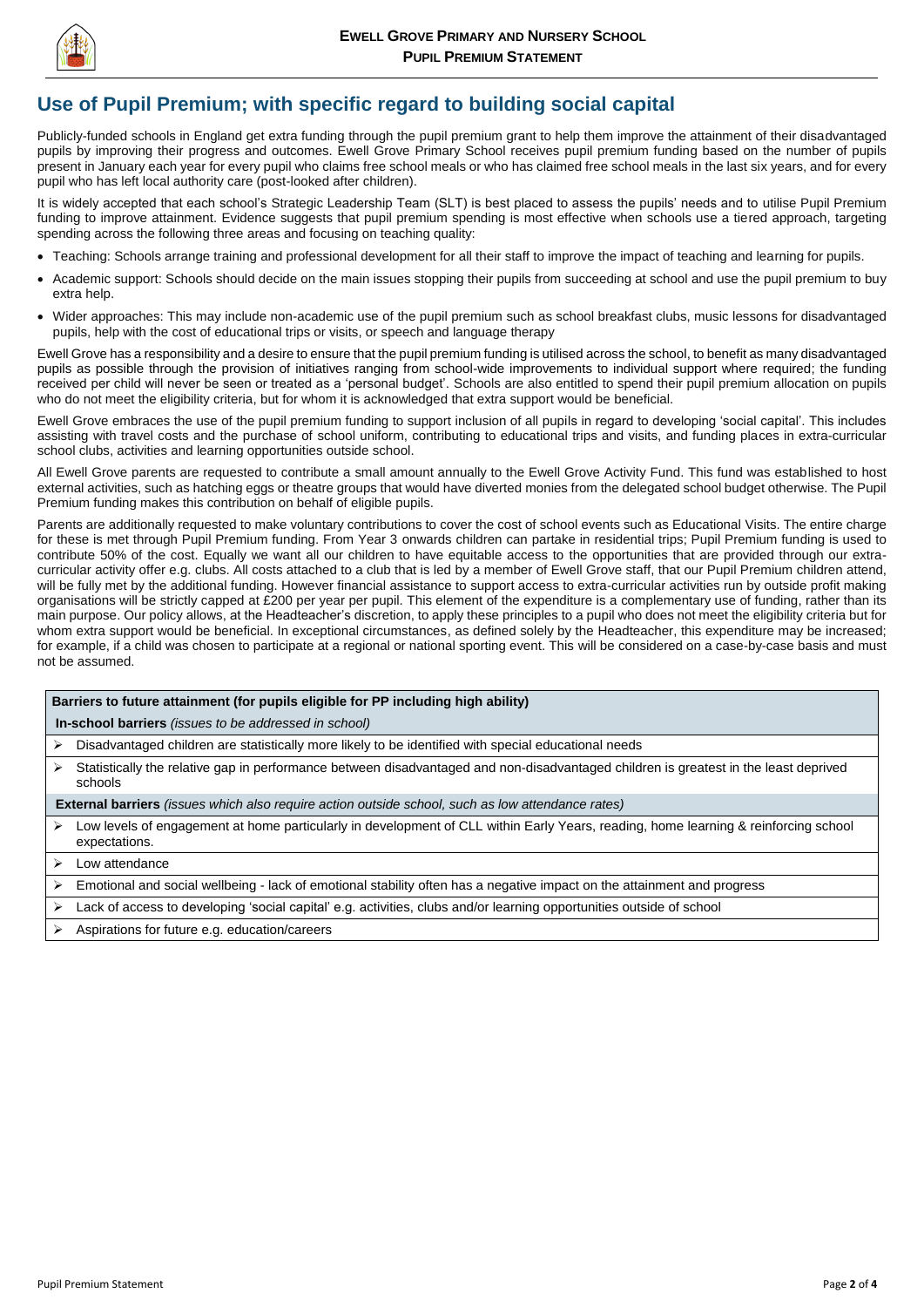

| Α.        | High quality teaching for all<br>"For poor pupils the difference<br>between a good teacher and a bad<br>teacher is a whole year's | Ewell Grove considers the consistency of high quality teaching as the biggest driver of pupil<br>attainment, particularly for those from disadvantaged backgrounds. This is achieved through setting<br>consistently high expectations, monitoring performance, sharing best practice and a commitment to<br>our group teaching approach that supports all children's learning.                                                                                                                                                                                                                                                    |
|-----------|-----------------------------------------------------------------------------------------------------------------------------------|------------------------------------------------------------------------------------------------------------------------------------------------------------------------------------------------------------------------------------------------------------------------------------------------------------------------------------------------------------------------------------------------------------------------------------------------------------------------------------------------------------------------------------------------------------------------------------------------------------------------------------|
|           | learning."                                                                                                                        | The schools' budget is robustly focused on employing the best staff, access and impact of CPD,<br>ensuring teachers maintain their focus on pedagogy & learning (as oppose to administrative tasks)<br>& as/when required rapid re-deployment of staff to minimise any escalating disruption e.g. pupil<br>behaviour.                                                                                                                                                                                                                                                                                                              |
|           |                                                                                                                                   | With consistent high quality teaching, that recognises individual needs, many children have little need<br>for additional resources beyond those available as part of their daily classroom life. Teachers take<br>a proactive approach to identifying potential areas of difficulty at the outset of their planning and make<br>reasonable adjustments as required to maximise progress and attainment across every lesson.                                                                                                                                                                                                       |
| <b>B.</b> | Whole school ethos of attainment<br>and inclusion of all                                                                          | Ewell Grove's success is centred on an ethos of high attainment for all pupils, so we must not assume<br>that all disadvantaged pupils face similar barriers or have less potential to succeed. However, we are<br>also aware that for some disadvantaged children multi-faceted barriers compound to make success<br>compared to their peers even more challenging. Each pupil as an individual, therefore staff must<br>consciously avoid stereotyping by referring to them as a collective group.                                                                                                                               |
|           |                                                                                                                                   | Pupil Premium funding at Ewell Grove is used to support inclusion of all pupils in regard to developing<br>'social capital' e.g. activities, clubs and/or learning opportunities outside of school.                                                                                                                                                                                                                                                                                                                                                                                                                                |
| C.        | Addressing behaviour and<br>attendance                                                                                            | At Ewell Grove attendance can be a particular issue for a small group of pupils; some of whom may<br>also be disadvantaged. Our children must be in school and able to pay attention before they can<br>access the learning we have planned for them. Ewell Grove can demonstrate that it's zero tolerance<br>attendance policy, which is based on rapid response systems, is nearly always successful in<br>addressing poor attendance.                                                                                                                                                                                           |
| D.        | Meeting individual learning needs<br>through group teaching approach                                                              | At Ewell Grove our adapted group teaching approach is used for the majority of learning tasks. This<br>involves children working on activities in a group small enough for everyone to participate on a clearly<br>planned and differentiated activity. Of the four tasks, two are led by an adult whist the others rely on<br>the development of independent learning skills.                                                                                                                                                                                                                                                     |
|           |                                                                                                                                   | The importance of independence is a key feature of our whole school teaching and learning strategy.<br>Consistency is also regarded as an essential aspect of our work at Ewell Grove as it provides a clear<br>structure for children, staff and parents. These established features equality of opportunity both<br>across year groups and the school as a whole.                                                                                                                                                                                                                                                                |
| Ε.        | <b>Staff Recruitment&amp; Retention</b><br>Strategy                                                                               | Ewell Grove recognises the imperative role that staff recruitment and retention plays in ensuring the<br>best adults work with all our children, but particularly our disadvantaged. We identify the strengths of<br>each member of staff and find the best ways to use them. We talent spot to 'grow our own staff'. We<br>use our funding to ensure that all our staff are well trained and therefore effective and efficient in the<br>role they undertake; which in some capacity or other always impacts on pupils' outcomes. Everyone<br>is a leader within their role but teamwork is also integral to our school approach. |
| F.        | <b>Pupil Progress responding to</b><br>evidence                                                                                   | Ewell Grove uses assessments and data on various levels to identify pupils' learning needs. The<br>planning cycle includes both 'assessment of' and 'assessment for' learning to ensure that every<br>lesson planed matches individual's identified next steps in learning. Our children are given time to<br>review their feedback and discuss their progress with staff. Pupil Progress Meetings focus specifically<br>on children not making the progress/attainment expected of them and tracks learning over-time from<br>starting points in the EYFS.                                                                        |

| G. | <b>High Standards &amp; School</b><br>Consistency | At Ewell Grove every staff member is accountable for pupils' progress regardless of their role. To<br>support this we invest in CPD and have developed a culture of transparency and active learning. We<br>belong to a number of networks in order to constantly seek out new ideas and put systems in place<br>for staff to share best practice.                                              |
|----|---------------------------------------------------|-------------------------------------------------------------------------------------------------------------------------------------------------------------------------------------------------------------------------------------------------------------------------------------------------------------------------------------------------------------------------------------------------|
|    |                                                   | Consistency is fundamental to our success. To work at Ewell Grove you must be committed to<br>developing your practice using our group teaching approach and understand that at least 80% of<br>what you do will be consistently applied across all classrooms; the remaining time is designed to find<br>improved ways of achieving high outcomes that can be shared and brought into the 80%. |